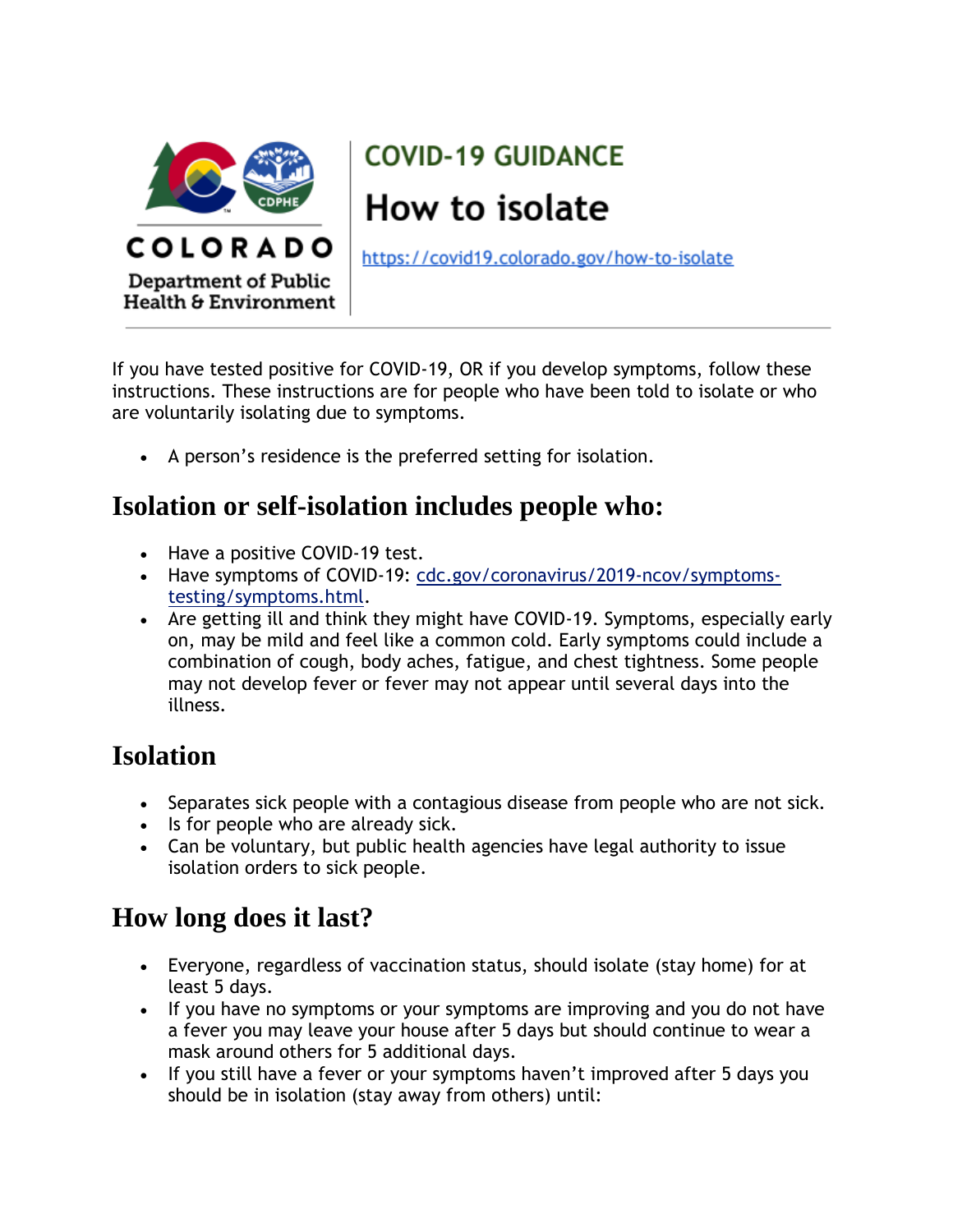- $\circ$  You have had no fever for at least 24 hours (without using medicine that reduces fevers) AND
- $\circ$  other symptoms have improved (for example, when your cough or shortness of breath have improved) CDC: What to do if you are sick: [cdc.gov/coronavirus/2019-ncov/if-you](http://cdc.gov/coronavirus/2019-ncov/if-you-are-sick/steps-when-sick.html)[are-sick/steps-when-sick.html](http://cdc.gov/coronavirus/2019-ncov/if-you-are-sick/steps-when-sick.html)
- If you had no symptoms when you tested positive but developed symptoms AFTER your test, you should continue to isolate for at least 5 days after your symptoms started and are improving as described above.
- Health care workers may have to isolate for longer and should do what they are told by the health care facility they work for. People with severe illness or who are immunocompromised may require a longer period of isolation.

## **What else should I do?**

#### **Stay home, except to get medical care.**

- If you have a medical appointment, call ahead and let them know you have been diagnosed with COVID-19 or have COVID-19 symptoms, so the office can tell you what to do.
	- o Do not go to work, school, or public areas.
	- o Avoid using public transportation, rideshares, or taxis.

#### **Monitor your symptoms.**

People with mild illness may be able to isolate and recover at home without seeing a medical provider. If your symptoms worsen (e.g., difficulty breathing) or if you are at high risk of developing severe COVID-19, call a health care provider or nurse line to find out what to do and if outpatient treatments [\(covid19.colorado.gov/for](https://covid19.colorado.gov/for-coloradans/covid-19-treatments)[coloradans/covid-19-treatments\)](https://covid19.colorado.gov/for-coloradans/covid-19-treatments) might be available for you. Some telehealth and nurse line options are available here: [covid19.colorado.gov/telehealth-and-nurselines](http://covid19.colorado.gov/telehealth-and-nurselines)

#### **Separate yourself from other people and animals in your home.**

- As much as possible, stay in a specific room and away from others in your home.
- Use a separate bathroom if available.
- Have another member of your household care for your pets. If you must care for your pet, wash your hands before and after contact with them.

**Wear a face covering when you are around other people or pets, and before you enter a health care provider's office.**